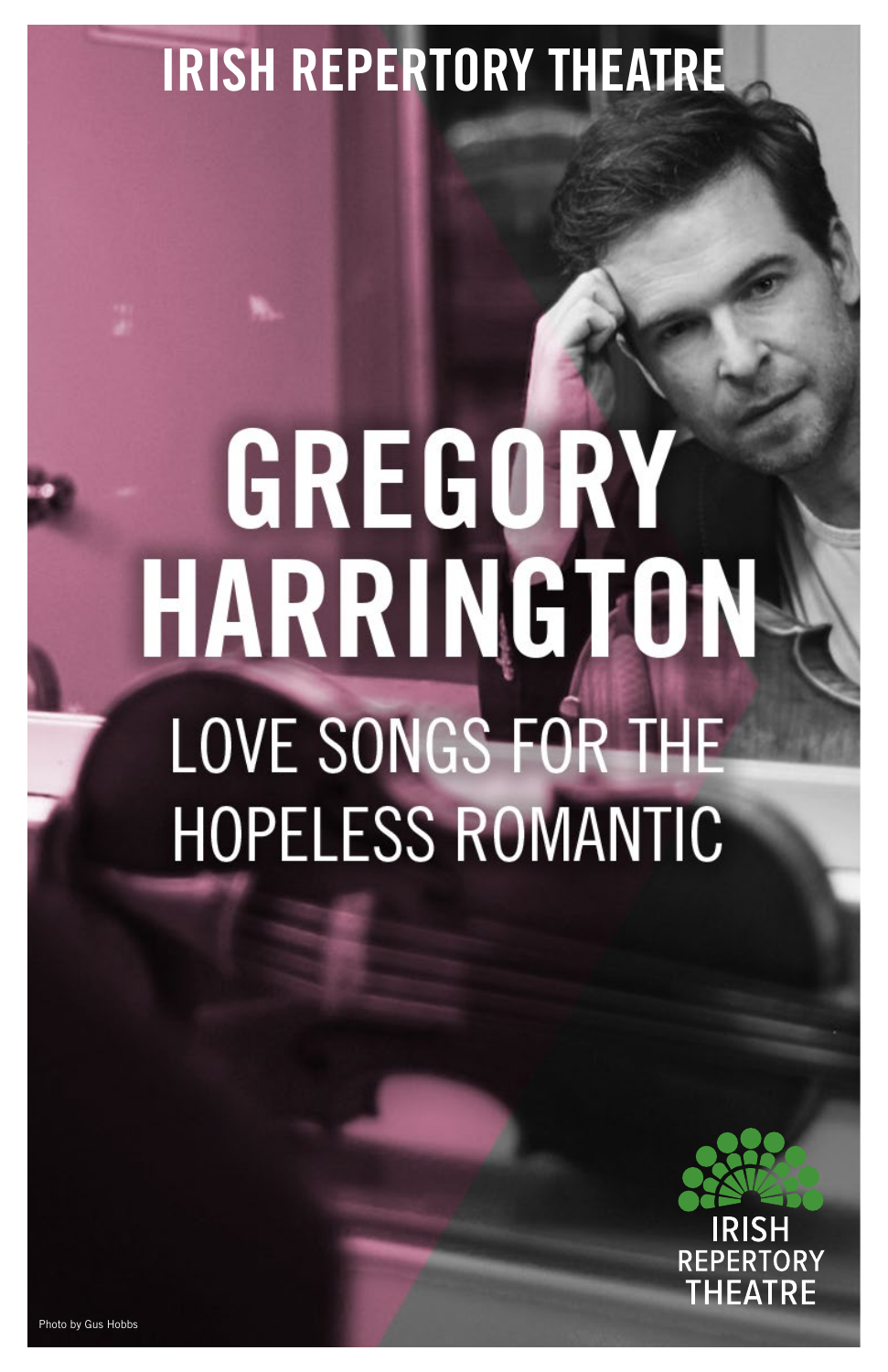#### ORE, ARTISTIC DIRECTOR | CIARÁN O'REILLY, PRODUCING DIRECTOR IRISH REPERTORY TH

A ONE-NIGHT-ONLY EVENT ON THE FRANCIS J. GREENBURGER MAINSTAGE

## LOVE SONGS FOR THE HOPELESS ROMANTIC

### WITH CELLISTS ALON BISK AND SEBASTIAN STÖGER FEATURING GREGORY HARRINGTON

TUESDAY, JANUARY 25, 2022, AT 7PM

### SONG LIST

| O Mio Babbino Caro Giacomo Puccini and Giovacchino Forzano  |
|-------------------------------------------------------------|
|                                                             |
|                                                             |
|                                                             |
|                                                             |
| Time to Say Goodbye Francesco Sartori and Lucio Quarantotto |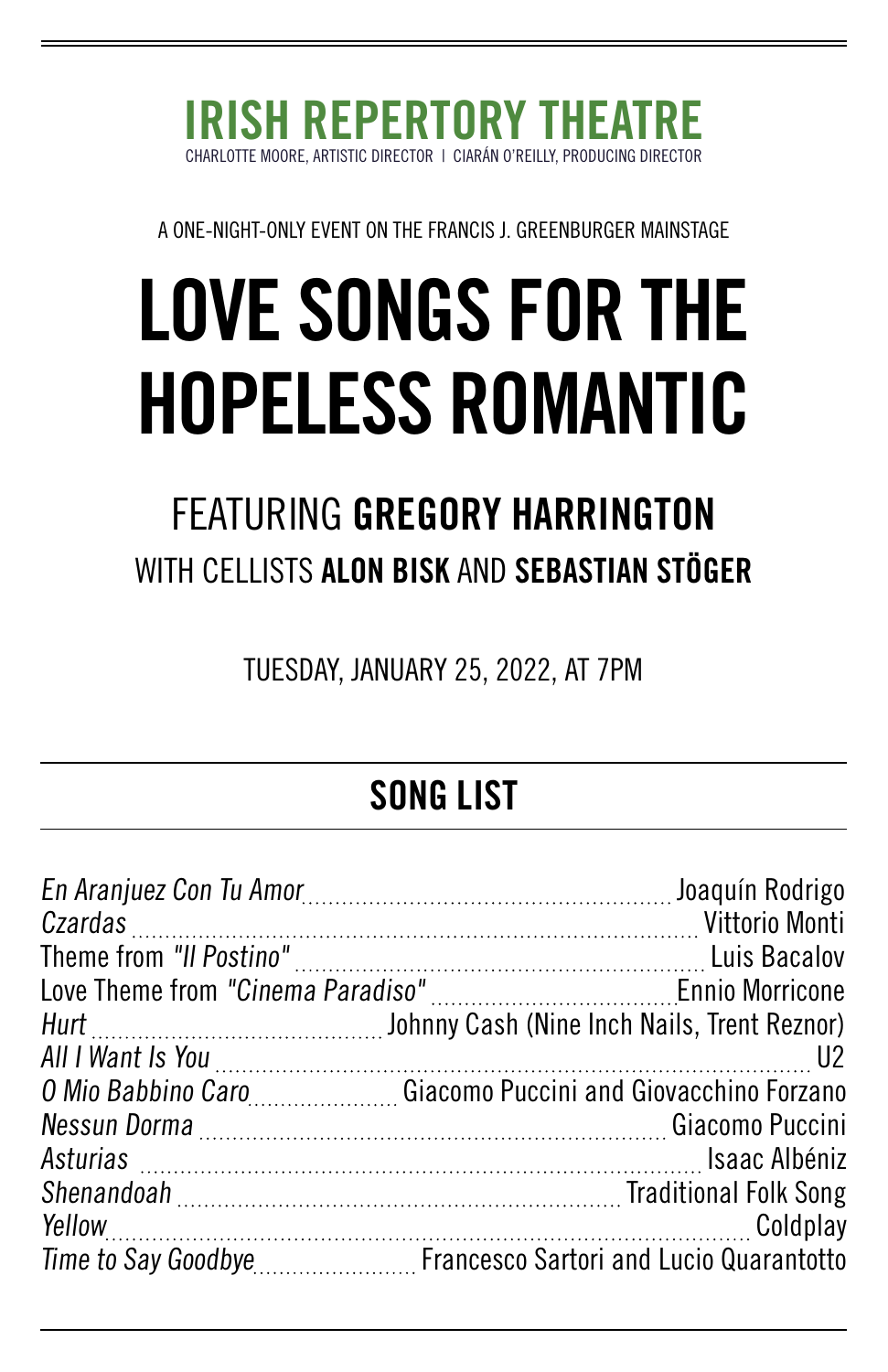#### WHO'S WHO IN THE CAST



GREGORY HARRINGTON (Violinist) Born in Dublin and based in New York City, violinist Gregory Harrington is redefining the classical virtuoso for the 21st century. His

unique ability to transform popular jazz, rock and pop music into brand new violin concert pieces has enthralled audiences around the world. As noted by critics, Mr. Harrington juxtaposes Bach and Bob Dylan, Beethoven and Leonard Cohen, Radiohead and Johnny Cash to staggering effect. As a performer/ arranger with orchestra or his performing groups, Harrington's cross-cultural and wide-reaching appeal has brought him to perform for Presidents and Vice Presidents, celebrities, heads of state, the United Nations and millions of music fans around the globe. In 2006 he founded a record label, Estile Records, having released 5 critically acclaimed albums to date. On stage, his transcriptions of iconic songwriters, classical masterworks and film score greats have all received acclaim in performance and on recordings. His fourth album Without You, was released in June 2019 and comprised 11 emotionally charged tracks of reimagined pop and jazz love songs for jazz quartet. In November 2020, his most recent recording of Philip Glass' music with the Janacek Philharmonic and conductor Mark Shapiro debuted at #3 in the Classical Billboard Charts. The album included his own arrangement of the "Hours Suite" (based on the Oscar nominated score) and the Violin Concerto No. 2 "American Four Seasons". Today, Harrington is one of Ireland's most recognized artists, having performed all over the world as soloist with many orchestras such as the San Diego Symphony, Rhode Island Philharmonic, Mexico City Philharmonic, RTE Concert Orchestra and the Janacek Philharmonic under Thomas Wilkins, Robert Houlihan, Mariusz Smolij and Mark Shapiro amongst others. He was invited by NBC LIVE to open the St Patricks Day Parade on 5th Avenue in New York and has performed anthems for iconic sports teams including the Green Bay Packers at Lambeau Field and the Irish Rugby team at Soldier Field. He performs on a 2007 Stefan-Peter Greiner violin.

ALON BISK (Cellist) has performed extensively in orchestra, Broadway and TV settings. He was most recently playing the Broadway production of Beetlejuice and was also the cellist for Broadway's Natasha Pierre & The Great Comet of 1812, Carousel, and Spring Awakening. Alon can be heard on Freeform's "Good Trouble" (season 3), Netflix's "The Mind Explained" (episode 1) , "John Mulaney & The Sack Lunch Bunch", as well as IFC's Documentary "Now!" (S3 E3). Alon is on faculty at the Greenwich House School of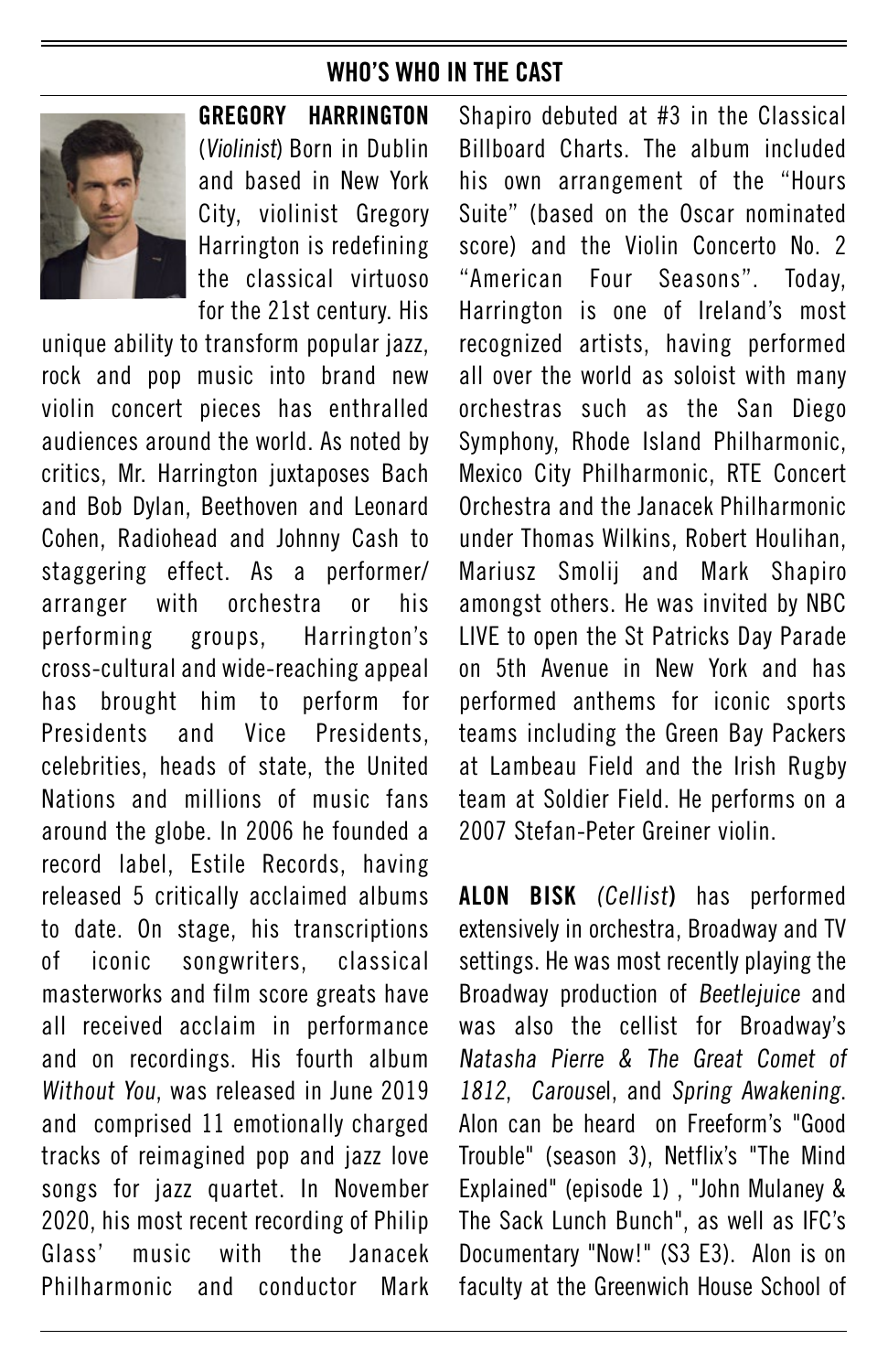#### WHO'S WHO IN THE CAST

Music, The Calhoun School, and the Dwight Conservatory.

SEBASTIAN STÖGER (Cellist) is currently at The Juilliard School for his masters degree, studying with Joel Krosnick and Tim Eddy. He was featured at the NPR radio From the Top show on Oct. 14, 2012, in Boston's Jordan Hall, and received a 2012 Jack Kent Cooke Artist Award. In Spring 2017, he was named a YoungArts Winner. He attended The Perlman Music Program, the Yellow Barn YAP festival, and the Kneisel Hall Chamber Music Festival. He is the featured solo cellist of The Omega Ensemble, where he performs concerts at upscale venues all over New York City. Sebastian regularly performs in major concert venues, including Carnegie Hall, Merkin Concert Hall, Jordan Hall, Steinway Hall, and Alice Tully Hall. He plays on a Gaetano Sgarabotto cello, circa 1910, on loan from Curtis Bryant Fine Cellos.

CIARÁN O'REILLY **(**Producing Director) His favorite directing credits include: Autumn Royal, A Touch Of The Poet: A Performance on Screen, The Weir: A Performance on Screen, Lady G: Plays and Whisperings of Lady Gregory, Dublin Carol, The Shadow of a Gunman, The Seafarer, The Dead, 1904, Shining City, Off the Meter, On the Record, The Weir (Calloway Nom.), Banished Children of Eve, The Emperor Jones, (Callaway Award, O'Neill Credo Award, Drama Desk, Drama League, and Lucille Lortel

Nom.), The Hairy Ape (Drama Desk Drama League and Callaway Nom.), Philadelphia, Here I Come! (Drama Desk Nom). Irish Rep acting roles include Da, Juno and the Paycock, Dancing at Lughnasa, Molly Sweeney, Candida, Aristocrats, A Whistle in the Dark, The Shaughraun, and The Irish and How They Got That Way. He appeared in the Roundabout Theatre Company's production of A Touch of the Poet with Gabriel Byrne. He has appeared at the Abbey Theatre in Dublin and made his Broadway debut in The Corn is Green. Films include The Devil's Own (starring Harrison Ford), "Law & Order," "The Irish...and How They Got That Way," "Third Watch," "Bored to Death" and "The Knick." Ciarán has recently been inducted in to the Irish America Hall of Fame and has been awarded the Presidential Distinguished Service Award for the Irish Abroad, 2019 by President Michael D. Higgins.

CHARLOTTE MOORE (Artistic Director) Recent directing assignments include: The Streets of New York, Meet Me in St. Louis: A Performance on Screen, Love Noël, The Songs and Letters of Noël Coward: A Performance on Screen, Molly Sweeney: A Performance on Screen, London Assurance, Love, Noël: The Songs and Letters of Noël Coward, The Plough and the Stars as part of The O'Casey Cycle, On a Clear Day You Can See Forever, Three Small Irish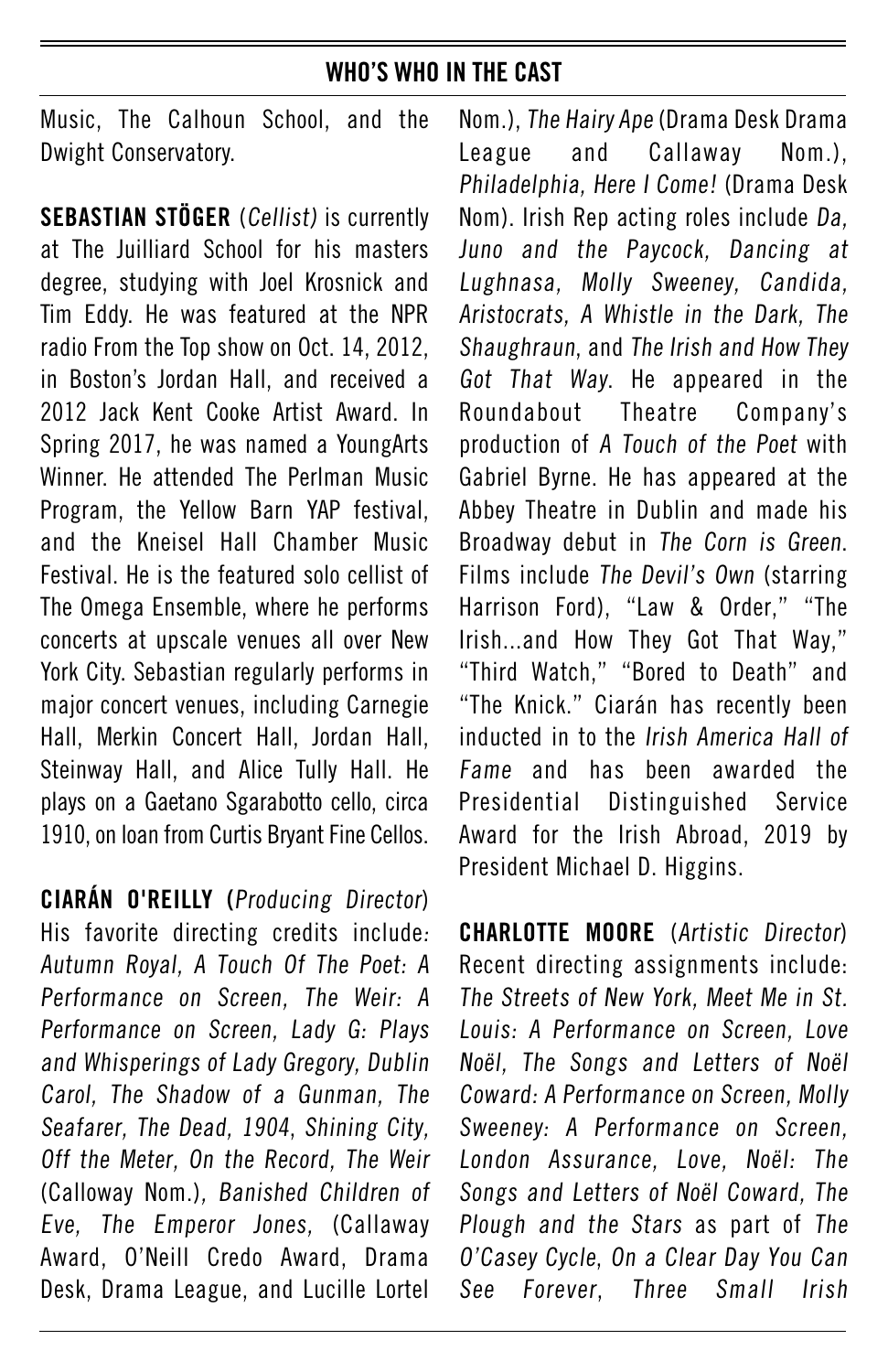#### WHO'S WHO IN THE CAST

Masterpieces by W.B Yeats, Lady Gregory and J.M. Synge. New York premiere of Brian Friel's The Home Place, World premiere of Larry Kirwan's Rebel in the Soul, Finian's Rainbow, The Phyllis Newman Women's Health Initiative gala, Truman Capote's A Christmas Memory, and Juno and the Paycock and Dancing at Lughnasa. New York stage appearances include A Perfect Ganesh, Meet Me in St. Louis, The Perfect Party, Morning's at Seven, Private Lives (with Elizabeth Taylor and Richard Burton), and many performances with the New York Shakespeare Festival. Ms. Moore has received two Tony Award nominations, the Outer Critics Circle Award, the Drama Desk Award, the Drama League Award, the Irish America Top 100 Irish Award, The Eugene O'Neill Lifetime Achievement Award, and for the and the 2008 Irish Women Of The Year Award. She is the recipient of the St. Patrick's Committee in Holyoke's John F. Kennedy National Award, and has thrice been listed as one of the "Top 50 Power Women" in Irish America Magazine. Charlotte was named "Director of the Year" by The Wall Street Journal in 2011. Charlotte has recently been inducted in to the Irish America Hall of Fame and been awarded the Presidential Distinguished Service Award for the Irish Abroad, 2019 by President Michael D. Higgins.

[IRISH REPERTORY THEATRE](https://irishrep.org/) Founded by Ciarán O'Reilly and Charlotte Moore in 1988, Irish Rep opened its doors with Sean O'Casey's The Plough and the Stars and is now in its 33rd Season. Irish Rep is the only year-round theatre company in North America devoted to bringing Irish and Irish-American works to the stage. Recognized with the Jujamcyn Theatres Award, a special Drama Desk Award for "Excellence in Presenting Distinguished Irish Drama," the Lucille Lortel Award for "Outstanding Body of Work," and a 2013 Outer Critics Circle Special Achievement Award for 25 years of producing outstanding theatre. In 2019, Irish Rep was named Company of the Year by the Wall Street Journal. Charlotte and Ciaran were also awarded by the President of Ireland with the Irish Presidential Distinguished Service Award for the Irish Abroad. Irish Repertory Theatre presents the very best in Irish theatre, from the masters to the new generation of Irish and Irish-American writers who are transforming the stage. Located in the heart of New York's Off-Broadway community, Irish Rep offers an engaging perspective on the Irish and their unique contributions to the world of drama. In May of 2020, Irish Rep began presenting full-length digital productions as filmed during the COVID-19 pandemic as Irish Rep Online, welcoming new audiences from around the globe.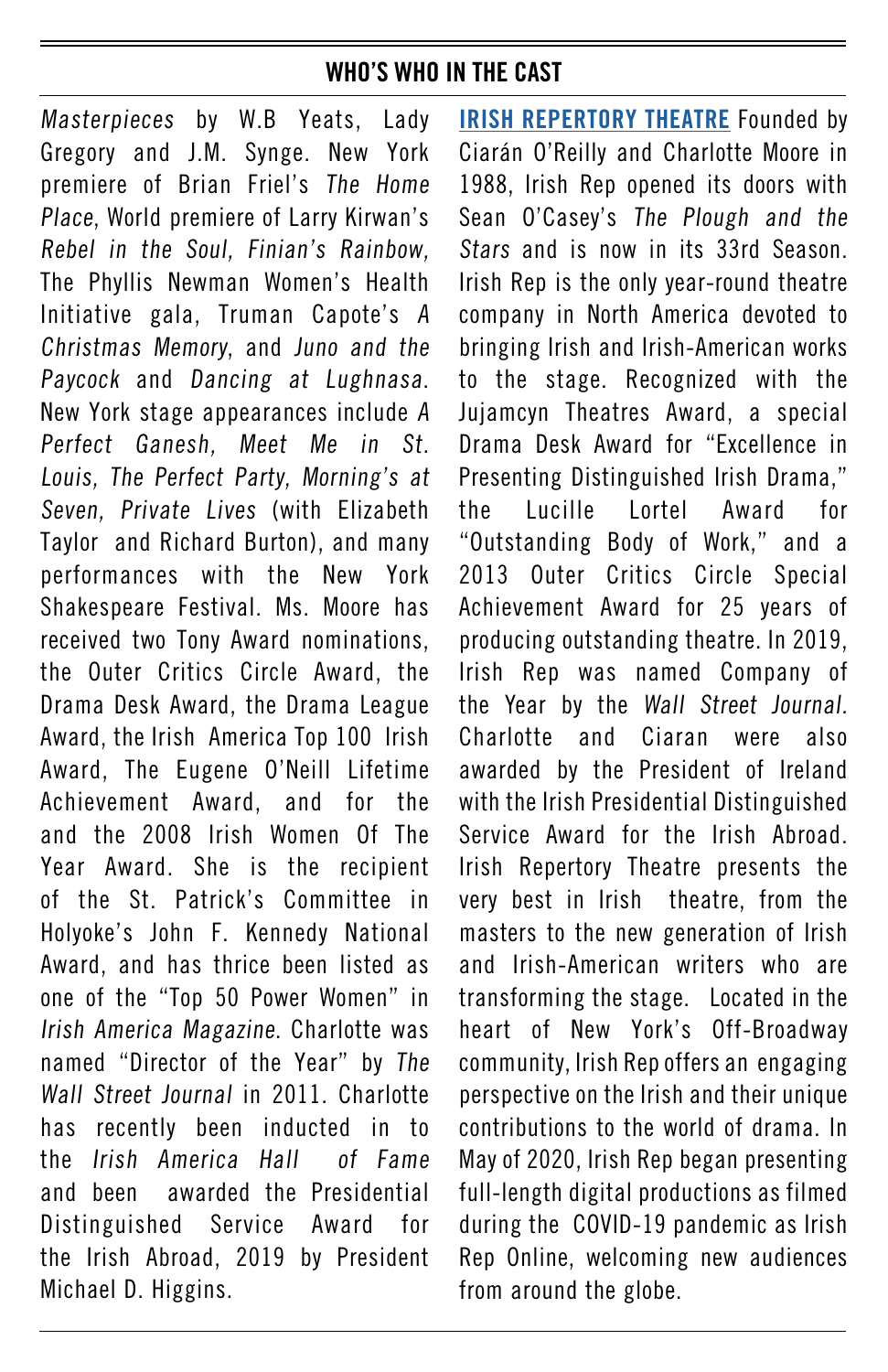#### IRISH REP ADMINISTRATIVE STAFF

| Director of Marketing & Digital Strategy  Natalie Ault          |  |
|-----------------------------------------------------------------|--|
| Associate Director of Development  Seth Bauer                   |  |
| Art Director & Senior Marketing Manager Muireann Lalor          |  |
|                                                                 |  |
|                                                                 |  |
|                                                                 |  |
| Marketing & Content Manager  Gráinne Kelly                      |  |
|                                                                 |  |
|                                                                 |  |
| Front of House Associates  Matilda Bailey, Cynthia Bajor,       |  |
|                                                                 |  |
| Sam Gonzalez, Akilah Gordon, James Neas,                        |  |
| Luttiming Jerry Shafnisky, Maeghan Suzik, Maggie Winslow.       |  |
|                                                                 |  |
| Digital Marketing & Media Assistant  Samantha X. Seaman         |  |
|                                                                 |  |
| Legal Counsel Manual Manual Manual Manual Manual James O'Malley |  |
|                                                                 |  |
|                                                                 |  |
|                                                                 |  |
|                                                                 |  |
|                                                                 |  |
|                                                                 |  |
|                                                                 |  |

#### **SERVICES**

LATECOMERS will be seated at the discretion of the House Manager at the first appropriate interval on a space available basis.

**ACCESSIBLE** seating is available, by reservation, for patrons with disabilities. Infrared hearing assistance devices are available at the box office.

**ADVERTISE** in our playbills! For options and rates call 212.255.0270, or email grainne@irishrep.org

**TICKETS** are available at IrishRep.org or by calling the box office at 212.727.2737. No refunds. No exchanges. All sales are final.

COVID-19 only individuals who are fully vaccinated against COVID-19 will be allowed to enter. Learn more about our protocols at [irishrep.org/covid19](http://irishrep.org/covid19)

#### PRODUCTION STAFF

| <b>Production Manager/Technical Director Froduction Manager/Technical Director From Allen</b> |            |
|-----------------------------------------------------------------------------------------------|------------|
|                                                                                               | Dan Bass   |
|                                                                                               | Megan Peti |

#### PRESS REPRESENTATION

Matt Ross Public Relations Matt Ross, Nicole Capatasto, Liz Lombardi, Claire Wojciechowski

#### FOLLOW #IRISHREPONLINE



#### FIRE NOTICE

The exit indicated by a red light and sign nearest to the seat you occupy is the shortest route to the street. In the event of fire or other emergency please do not run — WALK TO THAT EXIT.

Thoughtless persons annoy patrons and endanger the safety of others by lighting matches or smoking in prohibited areas during the performance and intermissions. This violates a city ordinance and is punishable by law.

— FIRE COMMISSIONER

#### WARNING

The photographing or sound recording of any performance or the possessing of any device for such photographing or sound recording inside this theatre, without the written permission of the management, is prohibited by law. Violators may be punished by ejection and violation may render the offender liable for money damages.

New York City Ordinance prohibits use of cellular phones, pagers, personal digital assistants, and other audible electronic devices during a performance. If you are in possession of one, please be sure it is turned off prior to the performance.

Smoking is prohibited anywhere on the premises. This violates a city ordinance & is punishable by law.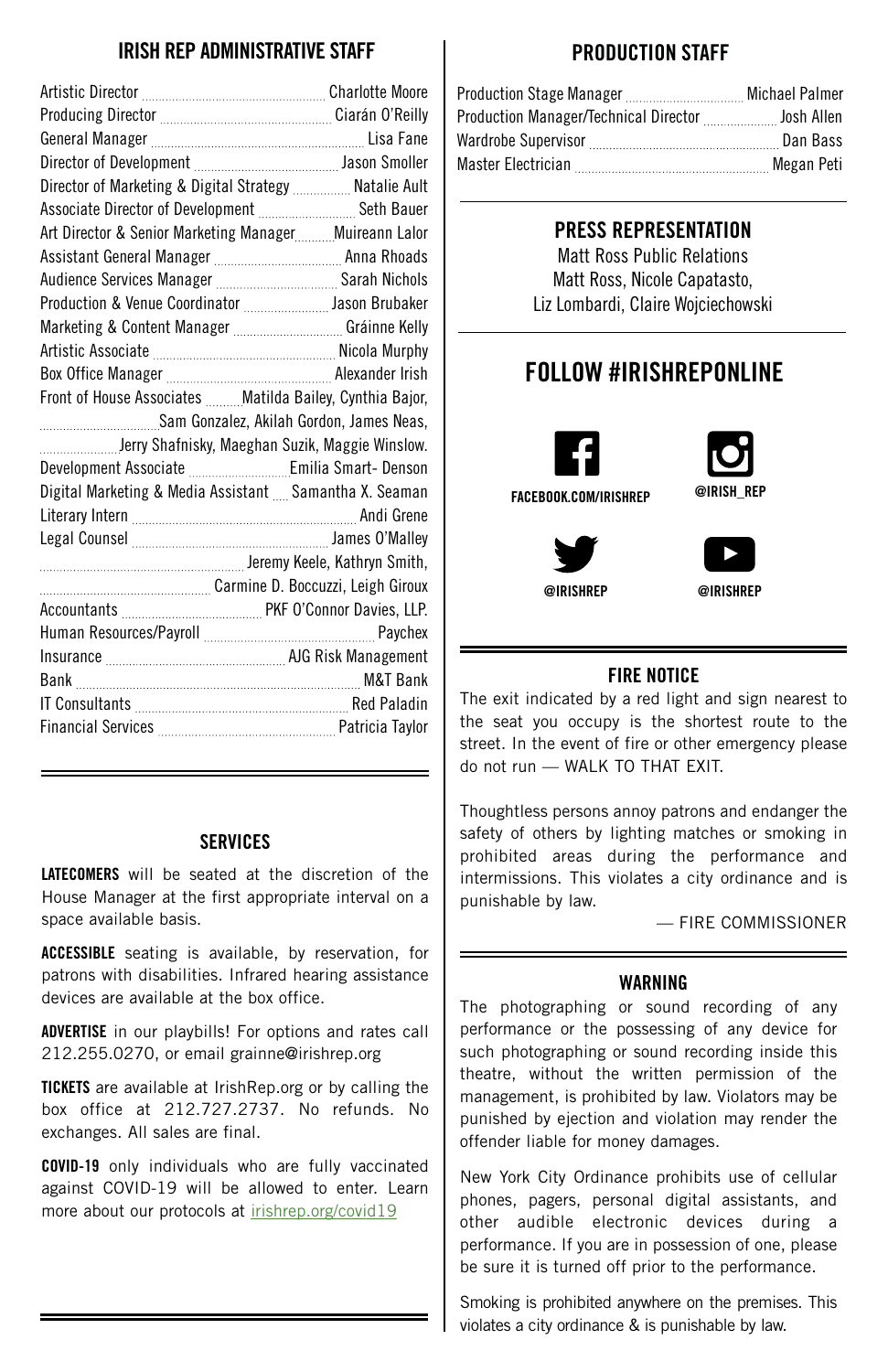

#### **Board of Directors of Irish Repertory Theatre**

Kathleen Begala, Chair Tom Cashin John DellaNoce Eoin Duane John Duane Tina Pendergrast Santi Flaherty John Gardiner Edward Greene Michael Keogh Cornelius V. Kilbane, Jr. Simon Lorne Ellen McCourt, Chair Emeritus Charlotte Moore Colleen Murphy Dore Normille Katie Rustum O'Neill Brendan O'Reilly Ciarán O'Reilly Nancy Woodruff